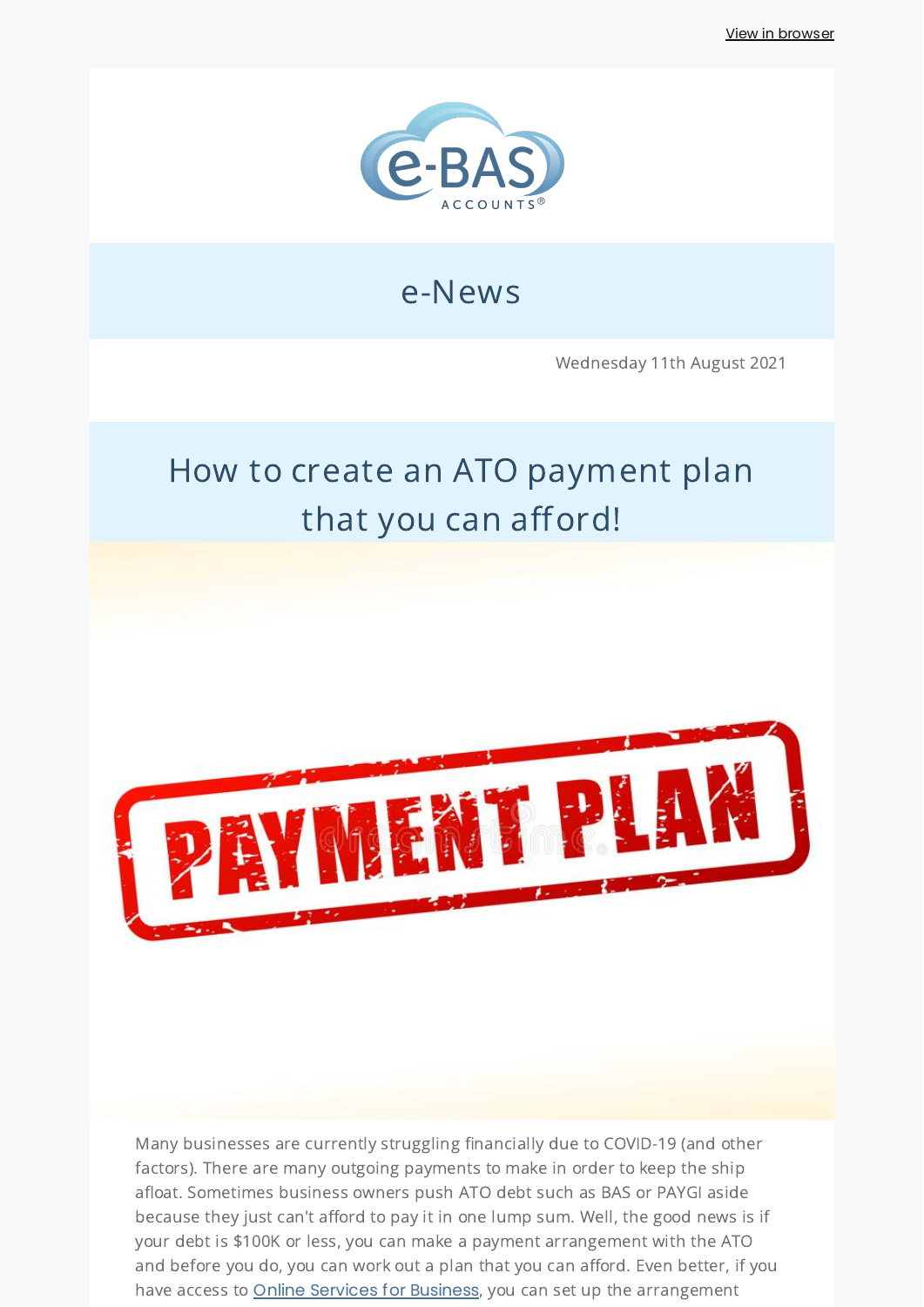yourself without having to contact the ATO at all. If you don't have access to OSB, then you can call the ATO's automated phone service instead. Here's how it's done:

- 1. Grab your ATO debt information.
- 2. Use this ATO payment plan [estimator](https://www.ato.gov.au/Calculators-and-tools/Host/?anchor=PaymentPlan&anchor=PaymentPlan/questions#PaymentPlan/questions) calculator to work out how much you can pay and over which period.
- 3. Log into Online Services for Business (or call the automated phone service on 13 72 26).
- 4. Go to "Accounts and Payments", then "Payment Plans".
- 5. Click on "Add".
- 6. Complete the questions provided.
- 7. Once happy with your new payment arrangement, print out the details and set up the payments in your accounting system and/or your online banking.
- 8. TIP! Before you make your final payment, check back in OSB to ensure you are paying the correct amount.

See this [ATO](https://www.ato.gov.au/general/paying-the-ato/help-with-paying/#Businesses) link for further information about payment plans.

I hope this helps some of you who may be feeling the pressure or overwhelm of growing business costs - every little tip helps!

## Latest Articles



**Casual [Conversion](https://www.e-bas.com.au/casual-conversion/)** Learn about the changes to casual employment

which has started now. Find out what you need to know.



#### **BAS & [Bookkeeping](https://www.e-bas.com.au/bas-bookkeeping-services-arent-they-the-same-thing/) Services – Aren't They The Same Thing?**

If you want to be a bookkeeper in today's environment and abide by the Tax Agent Services Act 2009, you will need to ask yourself a question: What sorts of services do I want to provide to my clients?



### **Super [Guarantee](https://www.e-bas.com.au/super-guarantee-to-increase-to-10/) to Increase to 10%**

From 1st July 2021, the Super Guarantee rate will increase to 10%.



#### **20 Jobs we can do for you**

Ever wondered what else we can do for you? Find out here.